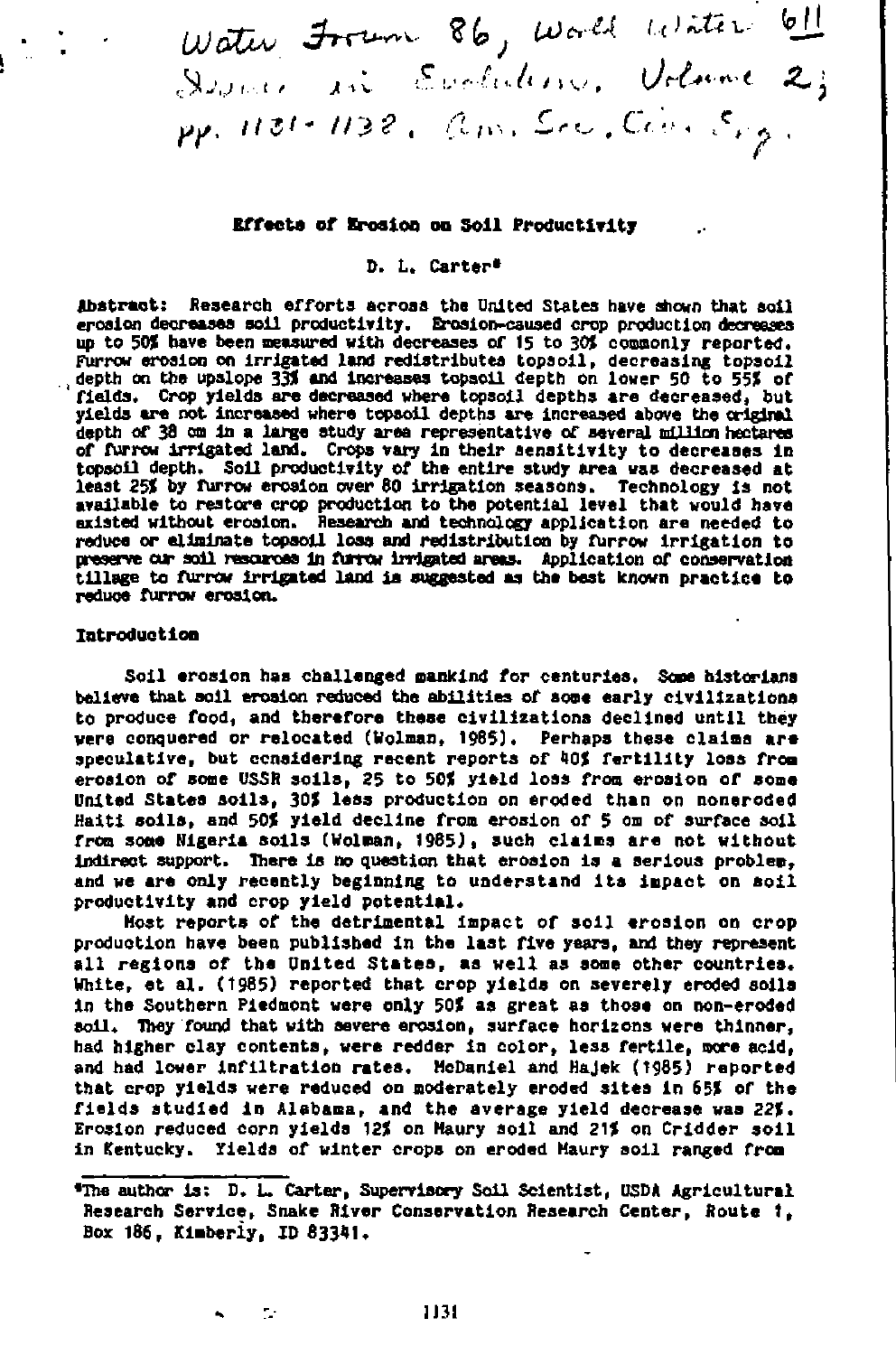$611$ 

17 to 36% (Frye, et al., 1982). Papendick, et al. (1985) reviewed research results for the Northwestern United Statee and reported both linear and curvilinear relationships between wheat yield and the thickness of the topsoil. Krauss and Allaaras (1982) reported that the loss of 13 cm of topsoil over a 90 year period at a site in Whitman County, Washington, decreased wheat yields 50%.

The soil properties that are most commonly changed in the surface *soil* by soil erosion and that are also most commonly associated with crop yield decreases are decreased organic matter, increased clay content, increased bulk density, decreased infiltration rate, and decreased available water holding capacity (Frye, et al., 1985; Nawak, et al., 1985). Fertilization can restore yields on eroded soils in some cases, but not in others.

Recent reports indicate that furrow erosion reduces crop yields on furrow irrigated land (Carter, 1985; Carter, et al., 1985). The purpose of this paper is to present available information on the effects of erosion caused by irrigation on soil productivity end potential crop production, and to suggest management alternatives to prevent or at least slow the rate of further deleterious impacts. Furrow erosion impacts will be the primary topic. Erosion occurs under sprinkler irrigation, but a properly designed system can eliminate most of that erosion. Generally, fields suitable *for* border and basin irrigation are not subject to serious erosion.

### The effects or furrow erosion on topsoil depth

÷,

The irrigation furrow has two purposes. First it is the infiltrating surface for water to enter the soil to replenish the supply to meet evapotranspiration requirements. Secondly, it is the conveyance channel to supply water for infiltration over the entire furrow length. Meeting the requirements of the second purpose gives rise to erosion because the furrow stream size at the upper end of the furrow often exceeds the minimum erosive stream size. Hence, the furrow stream erodes soil along<br>the upper ends of furrows and transports it downslope. As the stream the upper ends of furrows and transports it downslope. size diminishes from infiltration, there is a point along the furrow where the atream size becomes smaller than the erosive size and erosion ceases. Further down slope, the stream size becomes still smaller and no longer has sufficient energy to carry the sediment load accumulated from upstream erosion. At that point, sedimentation begins and continues until all of the sediment has settled, or until the lower end of the furrow is reached and some soil is carried from the field in tailwater. The end result is removal of surface soil from the upper ends of fields, deposition of part it on downalope portions, and lose of the remaining portion. The topsoil depth decreases near the head ditch and downslope for a distance depending upon the slope and irrigation practice which includes the stream size. Topsoil depth is increased along a portion of the field where deposition occurs, and significant quantities of *3013.* are lost from fields by furrow erosion. (Berg and Carter, 1980).

A detailed study of fields in a large irrigated tract has shown that furrow erosion has caused extensive redistribution of topsoil (Carter, et al., 1985). The study area was first farmed and irrigated in 1905, and has therefore been irrigated for about 80 irrigation seasons. The topsoil depth averaged approximately 38 ea when irrigation began. The subsoil is nearly white, high in lime, and much less fertile than

ţ.

 $\label{eq:2.1} \begin{array}{ll} \mathbf{u} & \mathbf{u} & \mathbf{u} & \mathbf{u} \\ \mathbf{u} & \mathbf{u} & \mathbf{u} & \mathbf{u} \\ \mathbf{u} & \mathbf{u} & \mathbf{u} & \mathbf{u} \\ \mathbf{u} & \mathbf{u} & \mathbf{u} & \mathbf{u} \\ \mathbf{u} & \mathbf{u} & \mathbf{u} & \mathbf{u} \\ \mathbf{u} & \mathbf{u} & \mathbf{u} & \mathbf{u} \\ \mathbf{u} & \mathbf{u} & \mathbf{u} & \mathbf{u} \\ \mathbf{u} & \$ 

ł j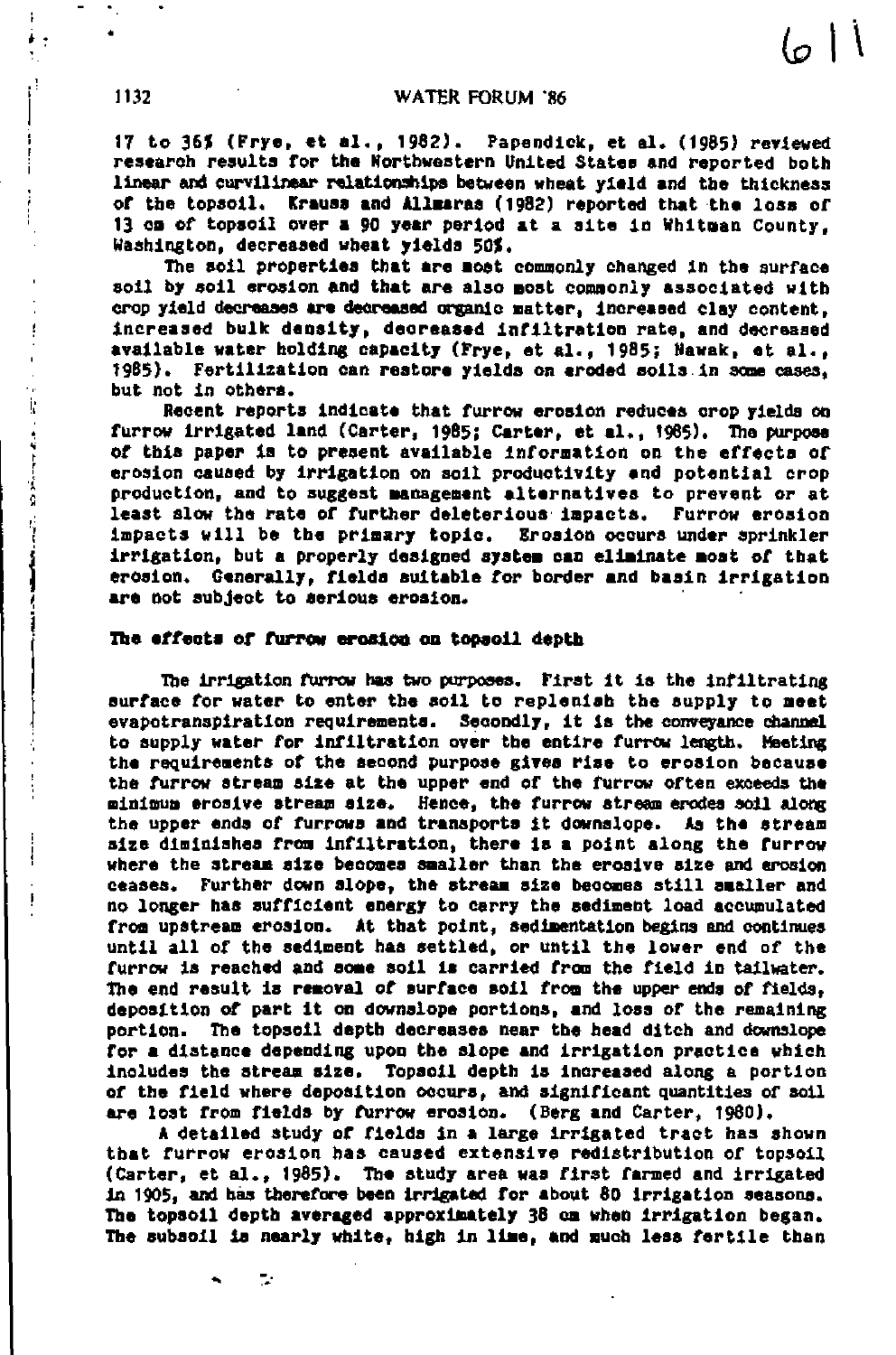# EROSION EFFECTS ON SOIL **1133**

the topsoil. Where subsoils have been exposed by erosion and tillage, the field surface becomes whitish in contrast to the gray topsoil color. A survey indicated that 75% of the fields now have whitish upper ends.

Individual field surveys were made to determine topsoil depth over the fields. Soil augers were used to bore holes and measure topsoil depth at points on a grid that would show patterns on each field. Several conclusions were drawn from these surveys. Some fields had lost 75 cm of soil from near the head ditch, and most fields had lost more than 20 cm. Topsoil depths up to 150 cm were round on the downalope portions of a few fields with depths of 60 cm occurring frequently. Buried topsoil zones were evident in some fields. This resulted from eroding mixed topsoil and subsoil from upper ends of furrows and depositing<br>it over topsoil, and subsequent mixing. The 75% of the fields with it over topsoil, and subsequent mixing. whitish upper ends exhibited the following average patterns: 33% of the surface was whitish, an additional 10S or more *of the* field area had less than the original 38 em of topsoil, and the remainder had 38 cm or more of topsoil. The typical pattern found on many fields is illustrated An Figure 1.

# Relationships between topsoil depth and crop yield

Crop yields were measured at locations in 14 fields where topsoil depths bad been measured, representing a range of topsoil depths from near 0 to 152 cm. Replicated measurements were made at each site by harvesting m<sup>e</sup> yield areas for grain crops or row length segments for row and alfalfa crops. In addition to these fields, plots having a



after 80 years of furrow irrigation.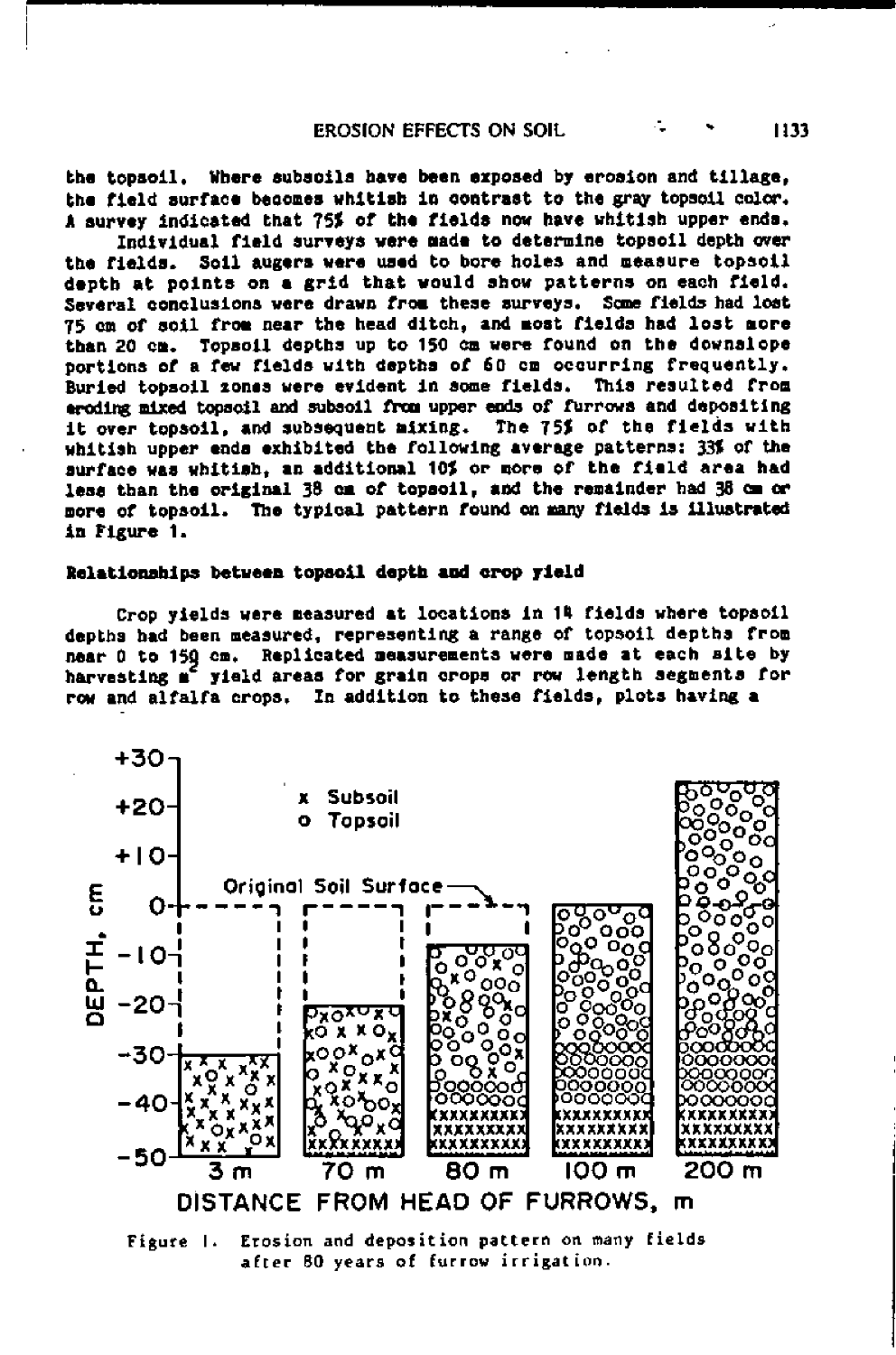topsoil depth range of 10 to 66 cm were studied for three growing seasons. The crops studied for yield effects were alfalfa, barley, wheat, dry beans, sweet corn, and sugarbeets. Data from both fields and plots were combined and relationships between crop yields and topsoil depth were developed. To enable including all yield data in the same relationship, the highest yielding plot or location in the field was rated 100% yield, and yields on all other plots or positions on the field were expressed as a percentage of that yield.

Curvilinear relationships based upon the equation  $y = a + b$  ln x and linear relationships for two depth ranges have been reported (Carter, 1985; Carter, et al., 1985). The third approach reported herein is with the general asymptotic equation  $y = a + b$   $(1 - e^{-bx})$ , where y is yield, and x is topsoil depth. This type of equation is often used to express crop production in relation to the availability of a yield controlling factor, and has booms as the **Mitscherlich-Spillman** relationship. The relationships for six crops are illustrated in Figure 2.



Figure 2. Crop yields as related to topsoil depth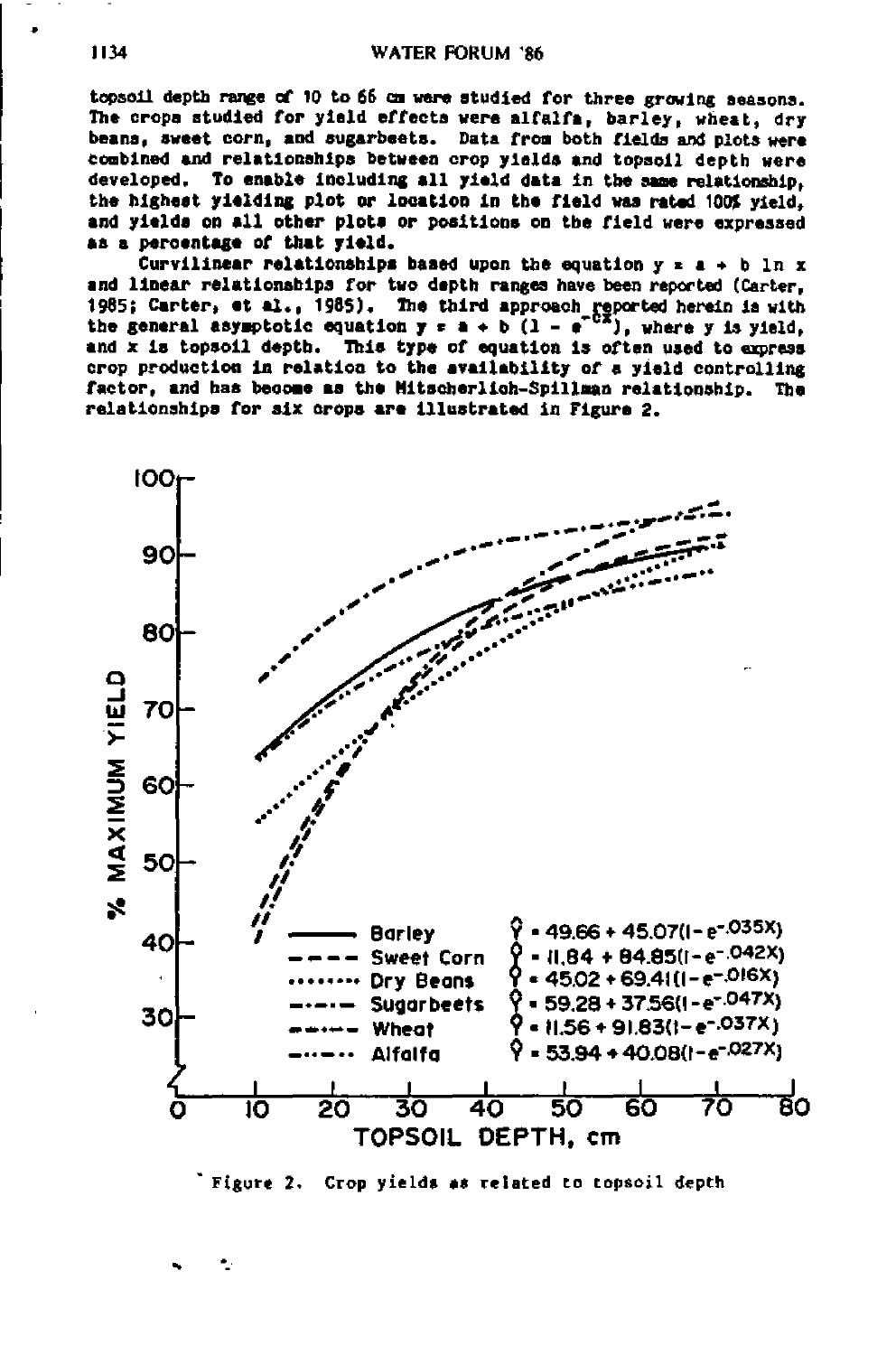One problem with *the* asymptotic relationships is that it is difficult to ascertain the point on the relationship above which topsoil depth has no significant impact on yield. Ve had previously used **linear** regression *for* two portions of the data representing yield on topsoils less than and greater than the original topsoil depth, and concluded that adding topsoil to give depths greater than the original would be of no benefit. Our division was made arbitrarily at the original depth. Applying asymptotic relationships may lead to a slightly different conclusion suggesting a **small** benefit of a little added topsoil depth, depending upon the crop.

Some authors have suggested that an "S" shaped Hitscherlich-Spillren relationship (Christensen and McElyes, 1985) more accurately fits the data for yields of some crops **in** relation to topsoil depth. However, in most oases the part of the relationship giving the lower tail of the "S" near the y**-axis** represents such low yields that they are below levels of economic production, and therefore not important.

Some crops are leas sensitive than others to changes **in** topsoil depth (Figure 2). Knowing the relative sensitivity of crops is important in making management decisions. For example, a farmer who produces augarbeeta, wheat, and dry beans and has lost topsoil from erosion could expect greater relative production from growing sugarbeets more frequently on the severely eroded fields, and wheat and dry beans more frequently on the less eroded fields. Another example is that a farmer producing wheat and dry beans as cash crops on severely eroded soil may enhance his economic success by changing to producing barley and sugarbeets as his cash crops, depending upon relative crop prices.

#### Erosion effects **on crop production potential**

Applying the relationships in Figure 2 to the fields in our study area where 75% of the fields exhibit whitish upper ends and using the average 33% of the field areas as whitish and the 10\$ of the area with topsoil depth less than the original 38 cm but not yet exhibiting whitish color, indicates an overall potential yield decrease of approximately 25% resulting from 80 seasons of irrigation furrow erosion. 'these estimates indicated that as a result of furrow erosion over the past 80 years on the entire study area, crop production is only 75% of what it could have been had there been no erosion. This is a conservative estimate *for* several reasons. The first is that fields not yet exhibiting whitish areas likely have shallower topsoils near the head ditch where crop yields are reduced. *We* did not measure topsoil depth and production on those areas. The 10% of the field area where whitish soils are not yet evident but where considerable topsoil has been lost is a conservative estimate, and we assumed a 25 cm topsoil depth on that 10% of the area.

Over the past 80 years technology has increased crop production. Our estimates assume that improved technology has increased crop yield equally on both eroded and non-eroded soils. This assumption is probably not entirely correct. Technology has likely increased crop production more on non-eroded than on eroded soils.

#### Factors changed by erosion that reduce crop yield

Earlier in this paper factors most commonly changed by soil erosion<br>are associated with crop yield decreases were listed. These will that are associated with crop yield decreases were listed.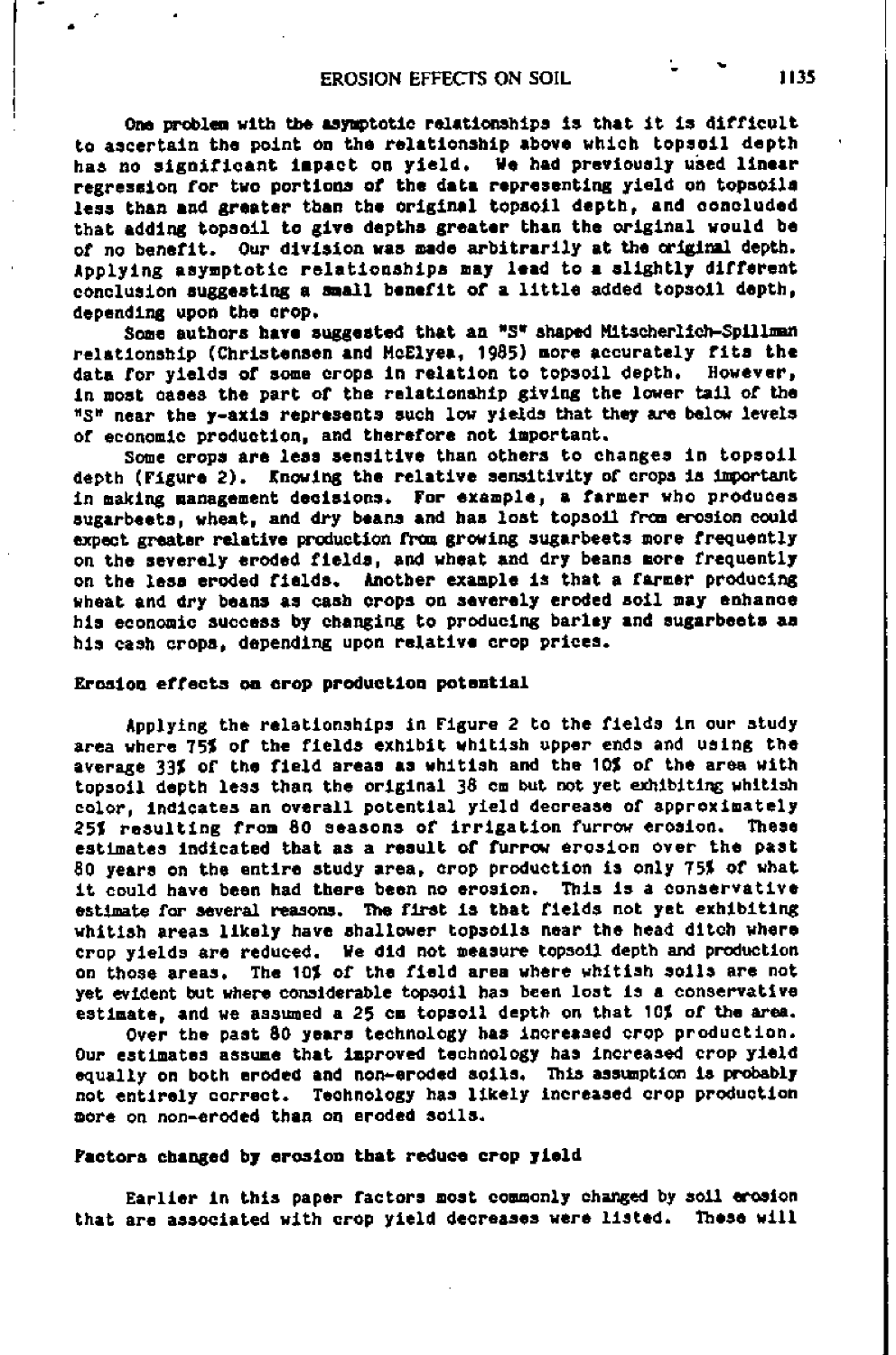be discussed in relation to our results. The organic matter content of topsoils in the study area is low, ranging between 1.0 and 1.3%. The subsoils contain 0.3 to 0.9%. Such a small difference in soils so low in organic matter probably would not have much impact on crop yields. Soils in the study area are silt loams. The topsoil generally is 62 to 65% silt, about 16 to 18% clay and 16 to 18% sand. Subsoils differ only slightly by ranging from 65 to 68% silt and about 16 to 18% clay, and 15 to 19% sand. These small differences would not likely affect yield. The bulk density of topsoil does not differ from that of the topsoil-subsoil mixture in whitish areas. The infiltration rate is slightly lower where subsoils have been exposed, but adequate water was added in our studies as is generally the case on farmers' fields. Soil testa in the whitish areas indicated adequate available nutrients, and a screening program of foliar application of nutrients has given no indication of crop response. We also tried soil applications of manure, a commercial tree bark amendment, unusually high rates of nitrogen, phosphorus, and potassium without positive response towards restoring yields on whitish areas. There is a possibility that subsoils contain a toxic substance that reduces crop yield, that we have been unable to identify.

All of the information we have gathered indicates that furrow erosion caused yield reductions are permanent in the study area. Subsoils simply are not as productive as topsoils, and we do not have available technology to restore productivity on eroded areas. Some research is underway to evaluate the yield and economic benefits of hauling topsoil from deposition areas of fields to the eroded upper portions. Preliminary results indicate a significant yield benefit.

### Applicability of results to other furrow irrigated areas

Earlier in this paper results of research on nonirrigated land was reviewed indicating that erosion reduced crop yields on most nonirrigated soils. In some instances, application of technology restored crop yields on eroded areas, but in most cases it did not. Similar results should be expected from area to area for furrow irrigated soils. The seriousness of furrow erosion caused yield reductions depends upon the relative productivity of the topsoil and subsoil. If the subsoil is nearly as productive as the topsoil, negative impacts of furrow erosion may not be serious. In contrast, if subsoil productivity is much lower than topsoil productivity, the negative impact of furrow erosion may render farming seriously eroded areas unprofitable.

Furrow erosion effects become serious more rapidly where soil erosivity is high. In our study area of highly erosive soils, crop production potential has been reduced to 75% or less of what it would have been without erosion. There are many areas in the Western United States where furrow erosion bas been practiced for less time on erosive soils. We must direct our efforts towards controlling furrow erosion in these areas before negative impacts become serious. For example, the productive Columbia Basin in Washington has been under irrigation about 40 to 50 years. No data are available on the effects of topsoil loss on crop production there, but several scientists have stated, based on observations, that furrow erosion is reducing crop yields. We need to be conscious of the potential that furrow erosion may cause serious reduotions in soil productivity wherever furrow erosion is practiced.

e

أستعملت والمنافذ

The state of the state of the state of the state of the state of the state of the state of the state of the state of the state of the state of the state of the state of the state of the state of the state of the state of t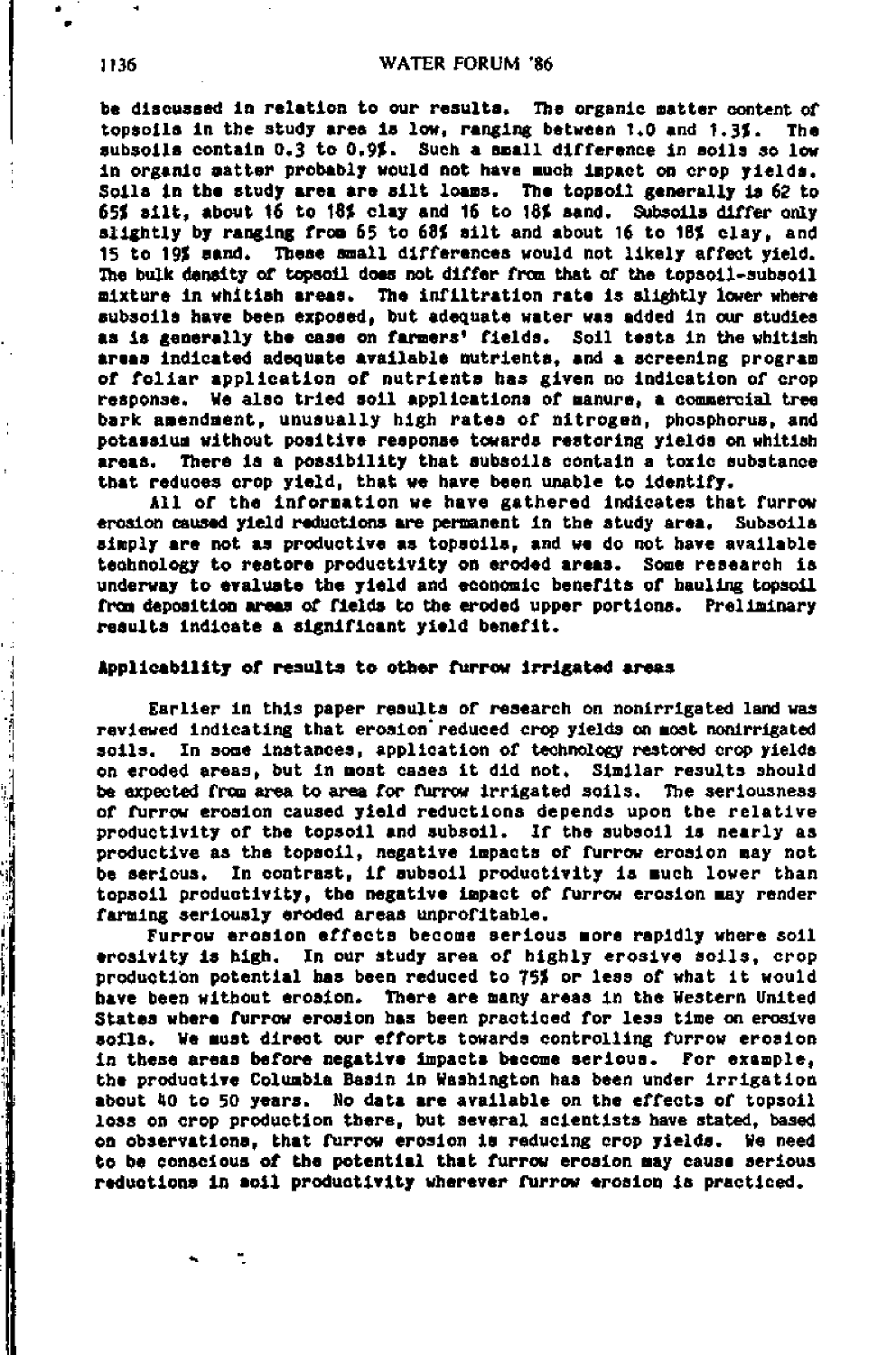### **Controlling furrow erosion**

Furrow erosion has been recognized as a serious problem since the 1940's (Gardner and Lauritzen, /946), but little attention was given to warnings of early researchers to control this problem. Water-quality acts in the past two decades have focused attention on sediment in irrigation return flows as a pollutant (Carter, 1976), and control technology has been developed to reduce sediment loss from furrow irrigated land (Berg and Carter, 1980; Carter and Berg, 1985). Development of sediment loss control technology directed attention to the source of the sediment and the dynamic erosion and sedimentation process *in* irrigation furrows. We now know that this process has had disaatroua effects upon crop production, and we must atop its further detrimental impacts.

At present, the moat promising practices for controlling furrow erosion and sedimentation processes is the application of no-tillage and minimum tillage to furrow irrigated land. Furrow irrigation farmers have been reluctant to consider these techniques because of fear that they could not effectively irrigate in the presence of surface residues. Research is underway with promising results that no-tillage and minimum tillage can greatly reduce furrow erosion, and at the same time, significantly reduce production costs without reducing crop yields.

Changing to sprinkler irrigation is another option, but costa of equipment and energy must be evaluated in relation to the crop production potential of the land. In some situations this is the beat option.

Our topsoil is a precious resource for us and future generations. We must act now to preserve it in place where it is most productive.

#### Appendix.--References

- 1. Berg, P. D., and Carter, D. L., "Furrow Erosion and Sediment Losses on Irrigated Cropland," Journal of Soil and Water Conservation, Vol. 35, Nov/Dec 1980, pp. 267-270.
- 2. Carter, D. L., "Guidelines for Sediment Control in Irrigation Return Flow," Journal of Environmental Quality, Vol. 5, April/June 1976, pp. 119-124.
- 3. Carter, D. L., "Furrow Irrigation Ercsion Effects on Crop Production". Proceedings of the National Svmposium on Erosion and Soil Productivity, American Society of Agricultural Engineers, St. Joseph, Michigan, 1985, pp. 39-47.
- 4. Carter, D. L., and Berg, R. D., "A Buried Pipe System for Controlling Erosion and Sediment Loss on Irrigated Land," Soil Science Societe of America Journal Vol. 47. .121/Aug 1981. **Do.** 719-752.
- 5. Carter, D. L., Berg, R. D., and Sanders, B. J., The Effect of Furrow Erosion on Crop Productivity", Soil Science Society of *America* Journal, Vol. 49, Jan/Feb 1985, pp. 207-211.
- 6. Christensen, L. A., and McElyea, D. E., "Economic Implications of Soil Characteristics and Productivity in the Southern Piedmont, with Comparisons to the Pacific Northwest," Proceedings of the National Svmposium on Erosion and Soil Productivity, American Society of Agricultural Engineers, St. Joseph, Michigan, 1985, pp. 233-242.